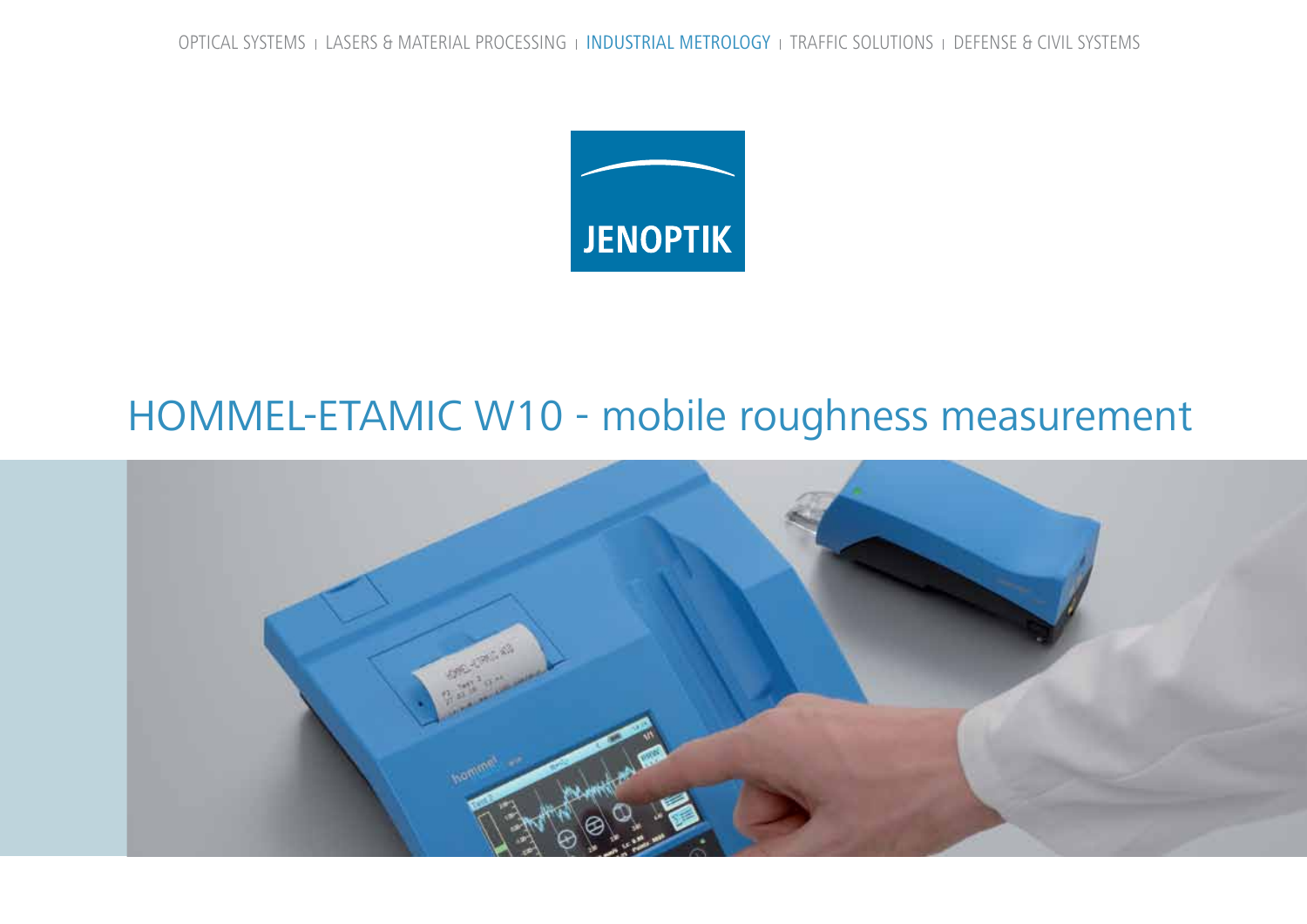# **Mobile ROUGHNESS MEASUREMENT**





- • 90° tilting of the probe for measurements in grooves and incisions or between collars
- Probing of the surface transversely to the traverse direction without complex conversion

#### **Overhead measurement**

- Measurement of small workpieces in overhead position
- Contact to the workpiece is made by precisely polished shafts on the bottom side of the traverse unit

#### **Mobile measurement on small shafts**

- Support prism for shafts from 10 mm diameter
- Reliable centering of the roughness probe on the shaft

#### **Height measuring stand HS300 (optional)**

- Turns the mobile W10 into a stationary measuring configuration
- For precise positioning of the roughness probe on the workpiece surface
- Height adjustment range 300 mm
- Tilting device ±180°







#### **Integrated height adjustment**

- Extendable tripod legs for adjusting the traverse unit to the height of small workpieces
- Easily adaptable to the desired measuring position

#### **Perpendicular measurement**

- 3-point support on the back side of the traverse unit
- Secure positioning when measuring perpendicular surfaces



#### **Integrated V groove**

- For reception of small shafts directly on the basic unit
- Allows for stable and mobile measurements in connection with the tripod legs



#### **Integrated rest and barrel jack**

- Secure storage of the traverse unit
- Protection of the probe
	- Continuous operational readiness of the traverse unit thanks to the automatic
	- battery charging function



### **Traverse unit LV17**

- Easy changing of the probes
- Precise positioning on the workpiece via support prism
- Transparent probe protection with measurement position lighting (patented)
- Cable-free with *Bluetooth*® wireless technology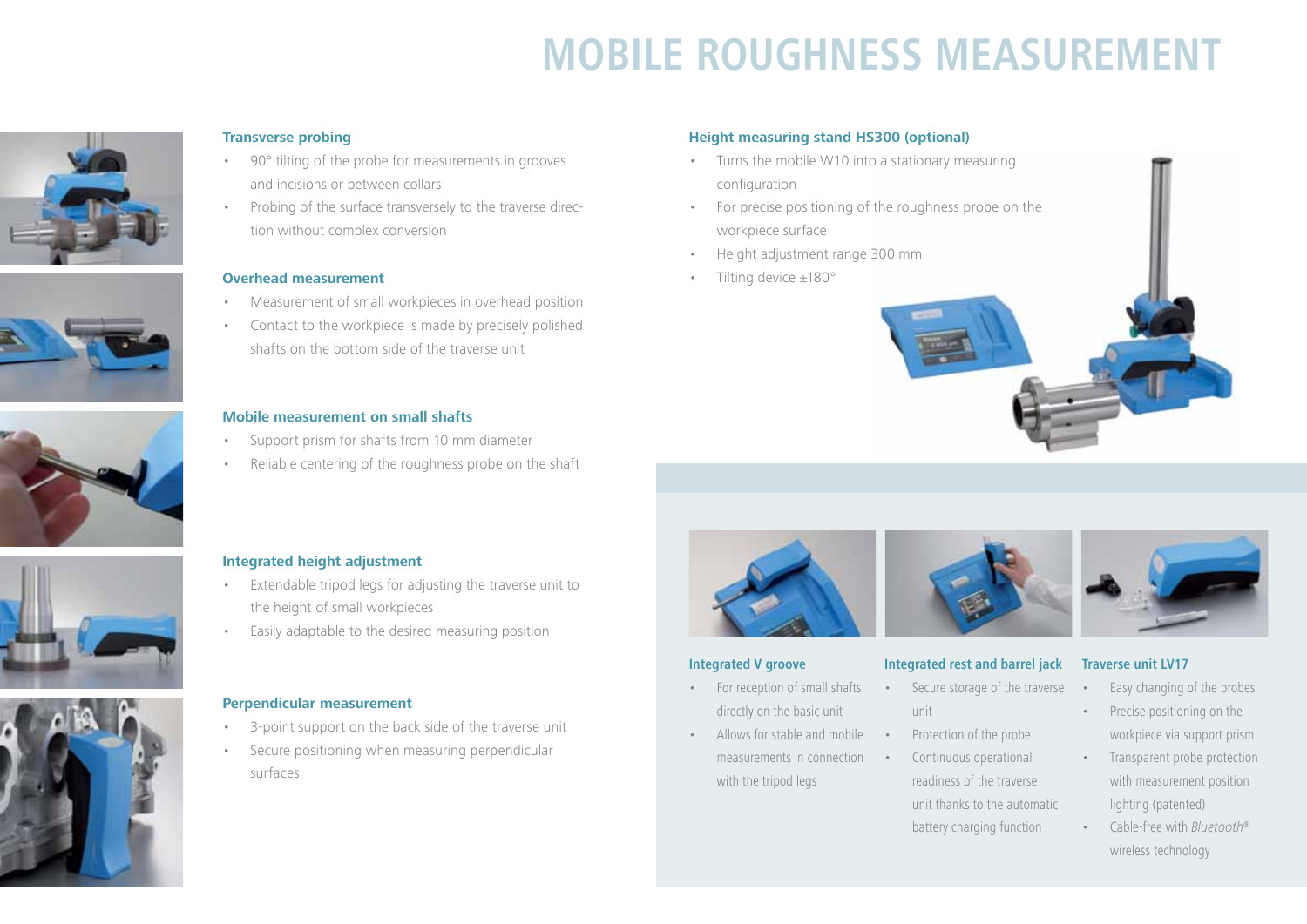#### **Integrated roughness standard** For immediate verification of the W10.

**V groove** For secure positioning of small, shaft-type workpieces.

#### **Rest and barrel jack**

For secure and protective storage of the traverse unit and automatic charging of the battery.

#### **Probe protection with lighting (patented)** Protects the roughness probe from damaging and

illuminates the measuring position when needed.

#### **Large color touchscreen**

homme!

12.382 µm

**FIGURE** 

Rmax 15.800 µm

#### **Cable-free traverse unit** With *Bluetooth®* wireless technology for safe, mobile roughness measurements without cable connection.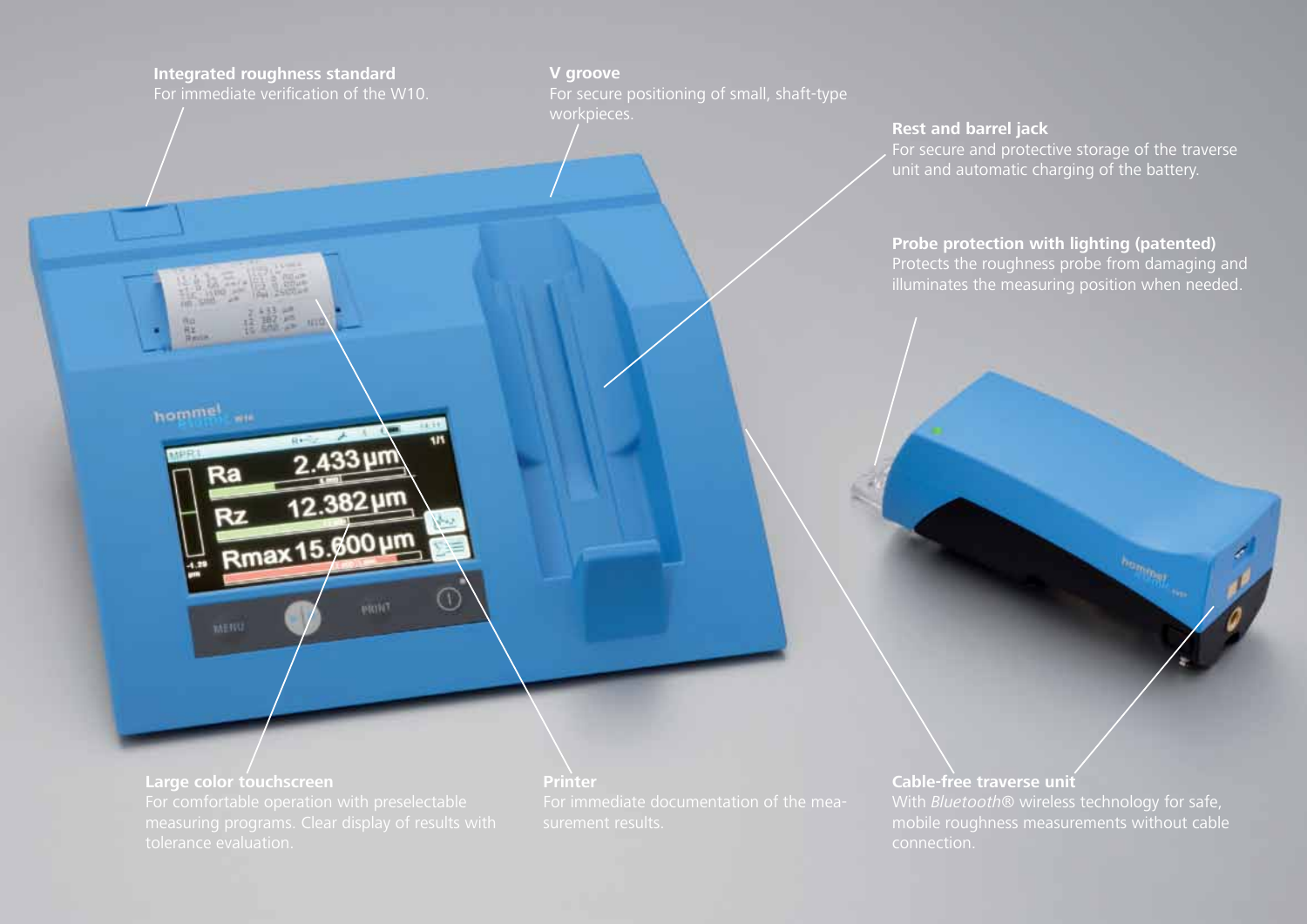# **eASY AND CONVENIENT OPERATION**











#### **Context sensitive operation via touchscreen**

- 8 measuring programs
- Function keys for the 4 basic functions
- Evaluation of all common roughness parameters
- Extensive possibilities for tolerance evaluation
- Fast and comfortable input of additional data via touchscreen
- Clear display of the measurement results
- Results display: parameters, profile view, interactive Abott curve, extensive statistics functions

#### **Integrated roughness standard**

- Exchangeable roughness standard, safely stored in the W10 basic unit
- Immediate verification of the measuring device on site
- Stable measurement configuration
- 1 measuring program specifically for the verification of the measuring device with predefined nominal values
- For reliable measurement results anytime and anywhere

#### **Integrated thermal printer**

- For documentation of the measurement results in situ
- "Easy Paper Loading" function
- Printing of measurement results with tolerance evaluation, profiles, Abott curve, additional information, statistics



Measurement and evaluation in Online mode

#### **Optional evaluation software EVOVIS mobile**

- Specifically for operation with portable measuring devices
- Online mode: the W10 is connected to the PC and operated directly via the software
- • Offline mode: parameters and profile data stored in the W10 are transferred to the PC/software for further evaluation
- Individual test plan creation
- Wizard for selecting the measuring conditions
- • Over 90 roughness and waviness parameters in accordance with EN ISO 4287 as well as other ISO and national standards (ASME, DIN, JIS, Motif, etc.)
- Open design of the print log
- Electronic archiving of logs with PDF printout and automatic save function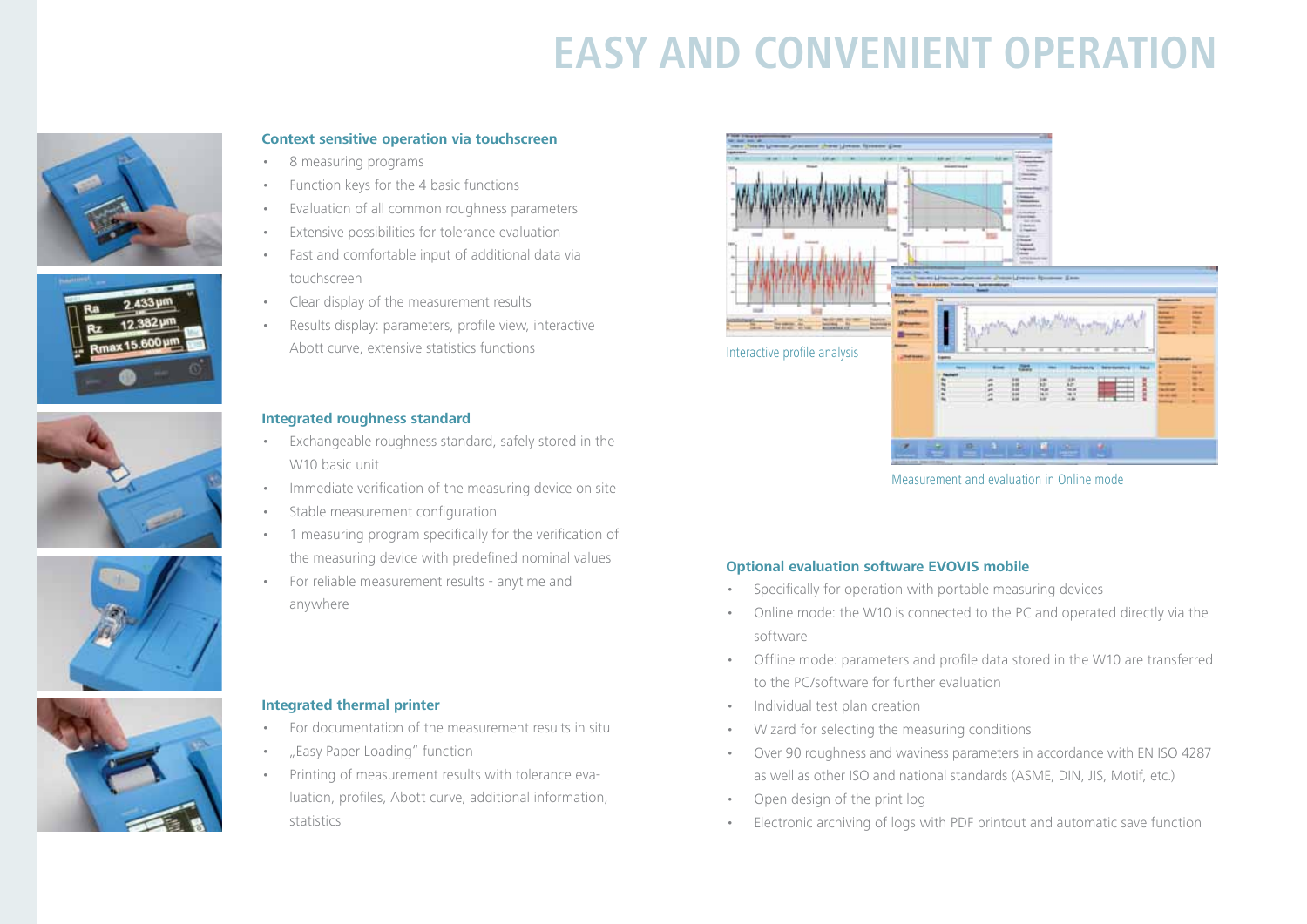- **• Mobile** battery-supplied, with cable-free traverse unit, for flexible day-to-day use
- **• Simple** modern, intuitive operation via touchscreen
- **• Complete** measurement of all common roughness parameters according to international standards
- **• Clear** results display with tolerance evaluation, surface profiles
- **• Practical** integrated printer for documentation of the measurement results on the spot
- **• Reliable** immediate verification of the W10 via the integrated rough ness standard
- **• Convenient** integrated barrel jack for traverse unit LV17
- Versatile transverse probing, overhead measurement or on perpendi cular surfaces

# hommel<br>etamic <sub>*w10*</sub>



### **Scope of delivery HOMMEL-ETAMIC W10 Art. 1006 5263**

- • W10 basic unit
- Traverse unit LV17
- • Roughness probe T1E
- Probe protection
- Support prism for small shafts (from  $\varnothing$  10 mm)
- • USB cable
- • Line adapter 90-240 V
- Roughness standard
- Allen wrench
- Factory calibration certificate
- Datasheet roughness standard
- Operating instructions
- Case

# **TechniCAL DATA**

| Measurement range                                                      | 320 µm (-210/+110 µm)                                                                                                                            |  |
|------------------------------------------------------------------------|--------------------------------------------------------------------------------------------------------------------------------------------------|--|
| Probe                                                                  | Inductive skid probe T1E 2 µm/90°                                                                                                                |  |
| Measurement display                                                    | um/uinch selectable                                                                                                                              |  |
| Max. traverse length                                                   | 17.5 mm                                                                                                                                          |  |
| Traverse length according to ISO/JIS                                   | $1.5/4.8/15$ mm                                                                                                                                  |  |
| Traverse length according to MOTIF                                     | $0.64 / 3.2 / 16$ mm                                                                                                                             |  |
| Cut-off                                                                | $0.08 / 0.25 / 0.8 / 2.5$ mm                                                                                                                     |  |
| Individual traverse lengths                                            | 1 - 5 selectable                                                                                                                                 |  |
| Filter                                                                 | EN ISO 11562: Gaussian filter<br>EN ISO 16610-21: Gaussian filter<br>EN ISO 13565-1: Filter for Rk parameters<br>EN ISO 3274: $\lambda$ s filter |  |
| Traverse speed vt                                                      | 0.15 / 0.5 / 1 mm/s; return 3 mm/s                                                                                                               |  |
| Data point interval                                                    | Min. 0.5 $\mu$ m (9600 points when $lt = 4.8$ mm)                                                                                                |  |
| Parameters EN ISO 4287                                                 | Ra, Rz, Rmax, Rt, Rg, RSm, Rp, Rv, Rg, Rsk, Rku, Rdc, Rdg,<br>RzISO, Rmr, Rmr(c), C(Rmr), Pt, Pz, Pa                                             |  |
| Parameters EN ISO 13565-1, -2                                          | Rk. Rpk, Rvk, Mr1, Mr2, A1, A2, Rpk*, Rvk*                                                                                                       |  |
| Parameters MOTIF ISO 12085                                             | R, AR, Rx, CR, CL, Nr, CF                                                                                                                        |  |
| Parameters ASMB46                                                      | Rpm                                                                                                                                              |  |
| Parameters JIS B601 (2001)                                             | $Rz-JIS$                                                                                                                                         |  |
| Parameters EN 10049                                                    | RPc                                                                                                                                              |  |
| Parameters Daimler MBN 31007                                           | R3z                                                                                                                                              |  |
| Battery (basic unit)                                                   | Lithium-ion battery,<br>800 measuring cycles (without printout, traverse length 4.8 mm)                                                          |  |
| <b>Measuring programs</b>                                              | 7 measuring programs, 1 measuring program for verification                                                                                       |  |
| Data memory                                                            | 2000 measuring data records/parameters, 500 profile data records                                                                                 |  |
| Interfaces                                                             | USB, Bluetooth® technology                                                                                                                       |  |
| Dimensions (L x W x H), weight<br>Basic unit W10<br>Traverse unit LV17 | 224 x 226 x 70 mm, 980 g<br>151 x 50 x 55 mm, 275 g                                                                                              |  |
| <b>Integrated printer</b>                                              |                                                                                                                                                  |  |
| a produced to the contract of the                                      | Concepts who should be observed the                                                                                                              |  |

| Printing method        | Static thermal print lines                                                      |  |
|------------------------|---------------------------------------------------------------------------------|--|
| Paper/printing width   | $57 \pm 0.5$ mm / 48 mm                                                         |  |
| Paper roll             | $\varnothing = 31$ mm                                                           |  |
| <b>Resolution</b>      | 8 points/mm, 384 points/line                                                    |  |
| <b>Print functions</b> | Measuring conditions, parameters, roughness profile, Abott<br>curve, statistics |  |